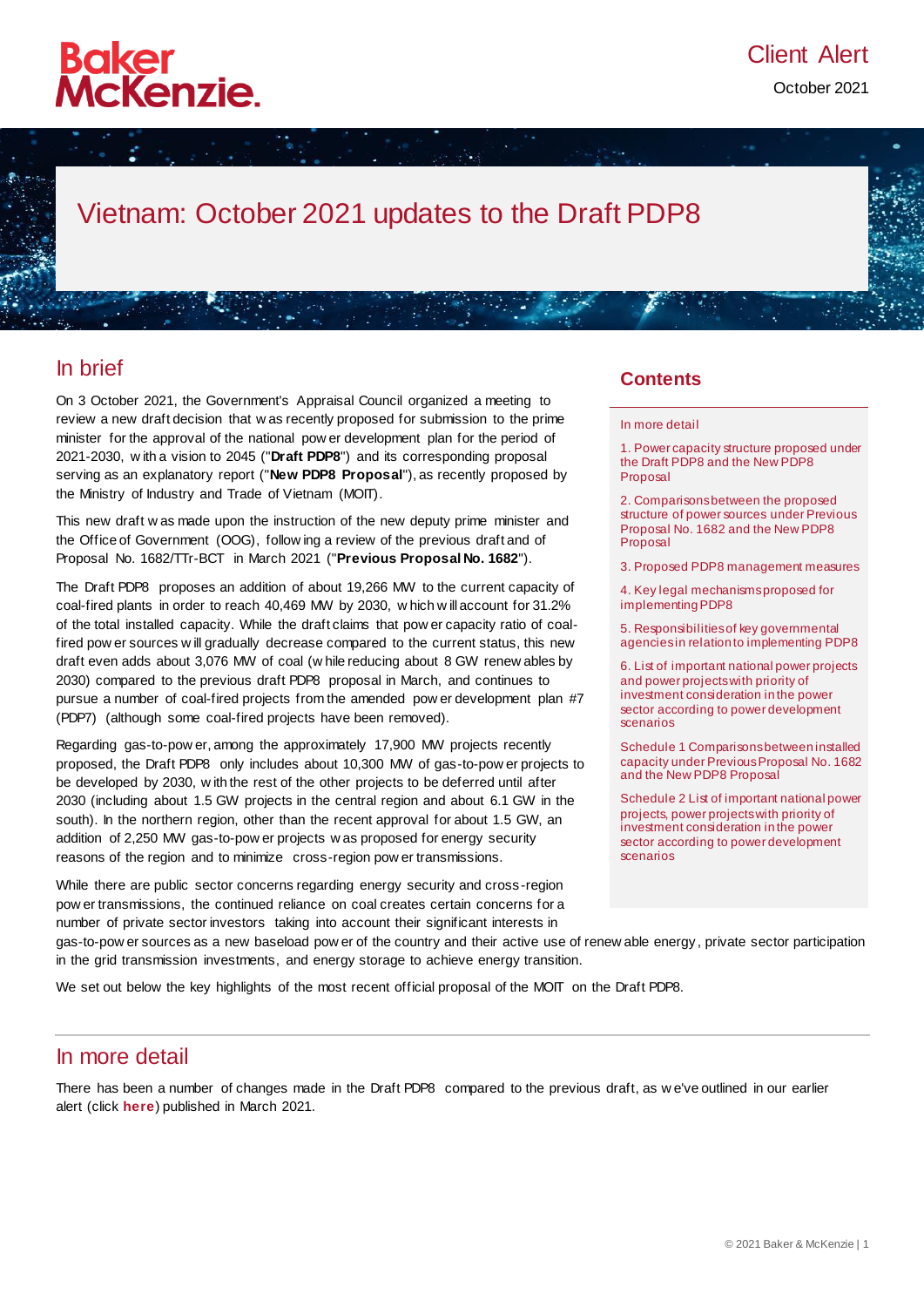

### <span id="page-1-0"></span>1. Power capacity structure proposed under the Draft PDP8 and the New PDP8 Proposal

In terms of pow er capacity in the Draft PDP8 and the New PDP8 Proposal, the MOIT proposes as follow s:

#### For the period of 2021 to 2030

**Coal-fired power**: Coal-fired pow er capacity w ill reach approximately 29,429 MW by 2025 and increase to 40,649 MW by 2030. The capacity of coal-fired pow er w ill decline to about 27.96% to 28.67% of the total installed capacity by 2025 and increase to about 28.3% to 31.2% of the total installed capacity by 2030. During this period, no new coal-fired thermal pow er plants w ill be developed (other than those already under construction and under investment promoted for operation during 2021 to 2025). Certain projects that have been approved under the amended PDP7 but w ere objected to by local communities or have failed to meet development standards (e.g., non-feasible project location) are recommended to be suspended. How ever, until 2030, there w ill still be an addition of about 19,266 MW to the current capacity, and a number of coal-fired projects from the amended PDP7 w ill continue to be carried forw ard to the new PDP8.

**Gas-to-power**: Gas-to-pow er (including LNG) capacity w ill develop to about 27,471 MW to 32,071 MW by 2030. The ratio of gas-to-pow er sources (including LNG) w ill increase from about 13.54% to 13.89% of the total installed capacity by 2025 to about 21.1% to 22.3% of the total installed capacity by 2030. How ever, among the approximately 17,900 MW projects recently proposed, the Draft PDP8 only includes about 10,300 MW of gas-to-pow er projects to be developed by 2030, w ith the rest of other projects to be deferred until after 2030. In the northern region, other than the recent approval for about 1.5 GW, an addition of 2,250 MW gas-to-pow er projects w as proposed for energy security reasons in the region and to minimize crossregion pow er transmissions.

**Hydropower**: Hydropow er sources (including large-, medium- and small-scale hydropow er and pumped-storage hydropow er) capacity w ill gradually develop to about 25,323 MW to 25,389 MW by 2025, and 26,684 MW to 27,898 MW by 2030. The ratio of hydropow er sources decreases to about 24% to 24.73% of the total installed capacity by 2025 and to about 19.39% to 20.47% by 2030.

**Wind power**: Onshore and near-shore w ind pow er capacity w ill reach approximately 11,320 MW to 11,820 MW in 2025, and 11,820 MW to 13,820 MW in 2030. How ever, this does not appear to be a significant addition as expected from the private sector, given that over 10 GW has been approved in the amended PDP7. Under the recent letter No. 4219/EVN-TTD dated 22 July 2021, 144 w ind projects have signed PPAs for about 8,145 MW. As for offshore w ind pow er, the total capacity w ill reach up to 2,000 MW only by 2030. The Draft PDP8 has removed the list of potential large-scale offshore w ind projects.

Under the Draft PDP8, the total w ind pow er capacity w ill account for about 11% to 11.22 % of the total installed capacity by 2025, then decrease to about 9% to 9.6% of the total installed capacity by 2030.

**Solar power**: Solar pow er capacity w ill reach approximately 17,240 MW to 18,540 MW in 2025, and 18,640 MW to 22,040 MW in 2030. The ratio of solar pow er capacity w ill account for about 16.79% to 17.61% of the total installed capacity in 2025, and 14.3% to 15.32% of the total installed capacity in 2030. How ever, this does not appear to be a significant addition as expected from the private sector, given that there has been a total capacity of 8,751 MW of operating solar farms and another 7,755 MW of operating rooftop solar systems having reached commercial operations by the end of 2020.

#### **For the period of 2031 to 2045**

**Coal-fired power**: Coal-fired pow er capacity w ill reach about 50,699 MW by 2045. The ratio of coal-fired pow er w ill decrease to about 15.4% to 19.4% of the total installed capacity by 2045.

**Gas-to-power**: Gas-to-pow er capacity w ill gradually increase to approximately 53,883 MW to 69,783 MW (61,900 MW to 88,700 MW if including flexible source running on LNG), taking up to about 20.6% to 21.2% (23.64% to 26.93% if including flexible source running on LNG) of the total installed capacity by 2045.

**Hydropower**: Hydropow er sources (including large-, medium- and small-scale hydropow er and pumped-storage hydropow er) capacity w ill gradually develop to about 29,077 MW to 30,077 MW by 2045. The ratio of hydropow er w ill continue to decrease (as the potential for hydropow er is nearly exhausted at this point). In particular, the ratio of large-, medium- and small-scale hydropow er and pumped-storage hydropow er w ill be about 12.58% to 13.62% of the total installed capacity by 2045.

Wind power: Onshore and near-shore w ind pow er capacity w ill significantly increase to about 27,110 MW to 32,720 MW by 2045. As for offshore w ind pow er, the Draft PDP8 proposes a significant total capacity grow th of about 21,000 MW to 36,000 MW by 2045.

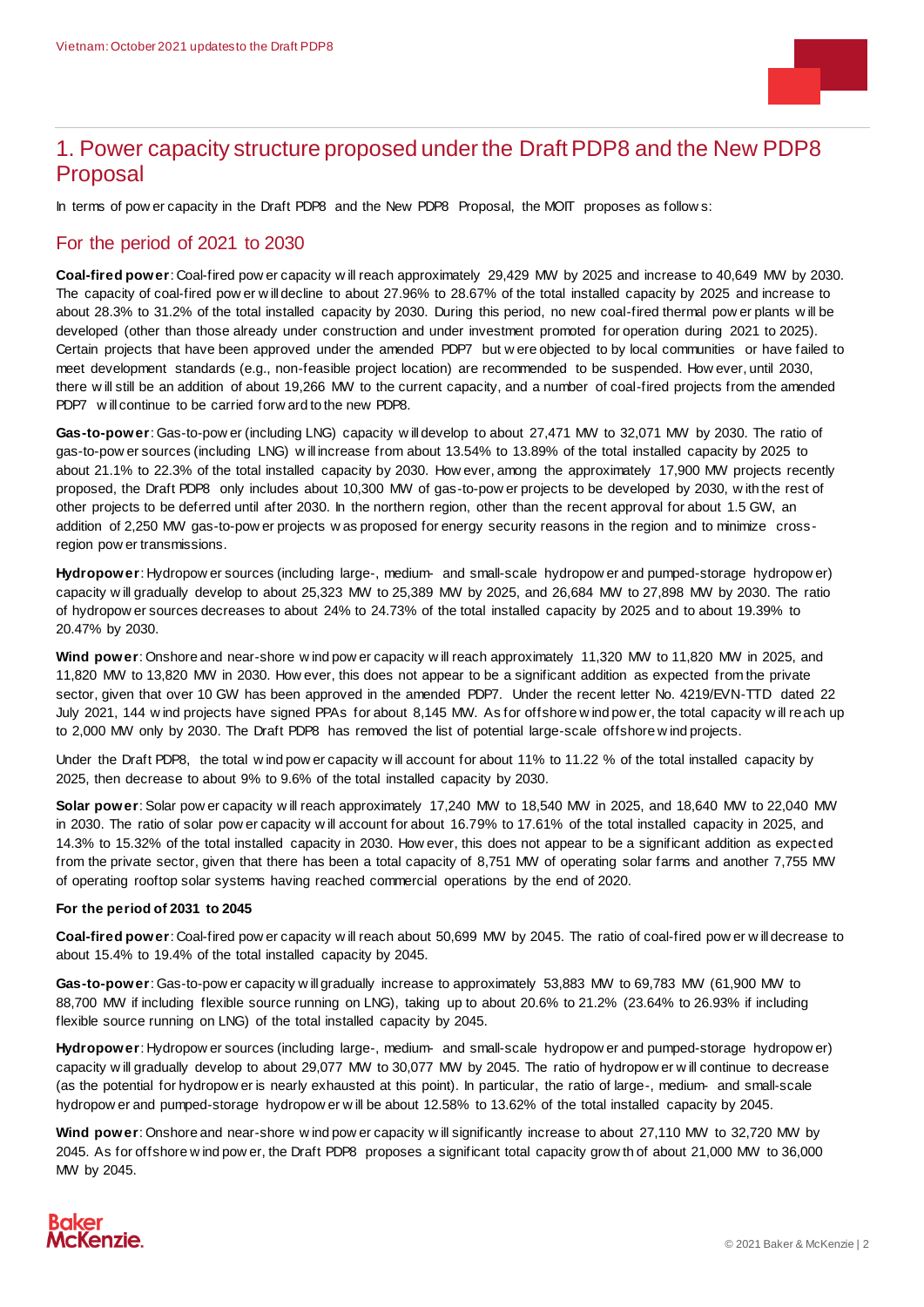

The total w ind pow er capacity w ill account for about 18.36% to 20.84% of the total installed capacity by 2045.

**Solar power**: Solar pow er capacity w ill substantially develop to about 51,540 MW to 63,640 MW by 2045. The ratio of solar pow er capacity w ill account for about 19.3% to 19.67% of the total installed capacity by 2045.

### <span id="page-2-0"></span>2. Comparisons between the proposed structure of power sources under Previous Proposal No. 1682 and the New PDP8 Proposal

Under the New PDP8 Proposal, the MOIT has made significant adjustments to the structure of pow er sources for different load development scenarios after review ing Previous Proposal No. 1682, in accordance w ith the targets set out under Politburo's Resolution No. 55 -NQ/TW dated 11 February 2020. The New PDP8 Proposal provides for adjustments betw een the proposed structures under Previous Proposal No. 1682 and the New PDP8 Proposal as specified under **Schedule 1** below .

#### For the period of 2021-2030

The total installed capacity reaches about 130,370 MW to 143,839 MW, w hich is approximately 6,000 MW to 7,700 MW low er than the total installed capacity under Previous Proposal No. 1682. Particularly, the reduced pow er capacity is mainly from renew able energy sources and pow er import from Lao; meanw hile coal-fired pow er w ill increase to compensate for the shortfall in the pow er output.

The ratio of w ind and solar pow er w ill decrease from about 26.5% to 27.4% to about 23.4% to 24.9% of the total installed capacity, and the ratio of coal-fired pow er w ill increase from about 26.7% to 27.2% to about 28.2% to 31% of the total installed capacity.

#### For the period of 2031 to 2045

The total installed capacity reaches about 261,951 MW to 329,610 MW, w hich is approximately 14,000 MW to 15,000 MW low er than the total installed capacity under Previous Proposal No. 1682. Particularly, the reduced pow er capacity is mainly from renew able energy sources, the flexible sources running on LNG, storage sources, and coal-fired pow er; meanw hile, hydropow er, pow er sources utilizing LNG, and pow er import from Laos w ill continue to increase in this period.

The ratio of w ind and solar pow er w ill decrease from about 41.8% to 43.2% to about 38% to 40.2% of the total installed capacity, w hile the ratio of gas-to-pow er w ill increase from about 18.1% to 18.4% to about 20.6% to 21.2% of the total installed capacity, and the ratio of coal-fired pow er w ill decrease from about 17.1% to about 15.4% of the total installed capacity.

### <span id="page-2-1"></span>3. Proposed PDP8 management measures

This Draft PDP8 proposes specific measures to ensure the strict implementation of the pow er development plan, notably as follow s:

- **National Steering Committee on Pow er Development**: This steering committee w ill meet monthly to update, regulate and communicate w ith the central and local authorities in order to facilitate the development of pow er projects. The committee w ill report to the prime minister and the government.
- **Biennial implementation assessment**: Starting from 1 January 2022, the prime minister w ill assign the MOIT to conduct biennial assessments on the implementation of PDPs (including PDP7, amended PDP7 and PDP8).

Notably, the follow ing are proposed if a project has been delayed for under 24 months:

- First assessment: The MOIT may push back the project's pow er generation period to the next five years.
- **Second assessment**: If the project is still behind on its development schedule, the MOIT w ill further delay its pow er generation period to another five years.
- **Third assessment**: If the project fails to achieve any actual progress, the MOIT w ill report to the prime minister for consideration of project revocation. The investor w ill bear all damages (if any) during the project implementation process. In this case, the MOIT may select other projects approved under the PDP to replace the revoked ones.

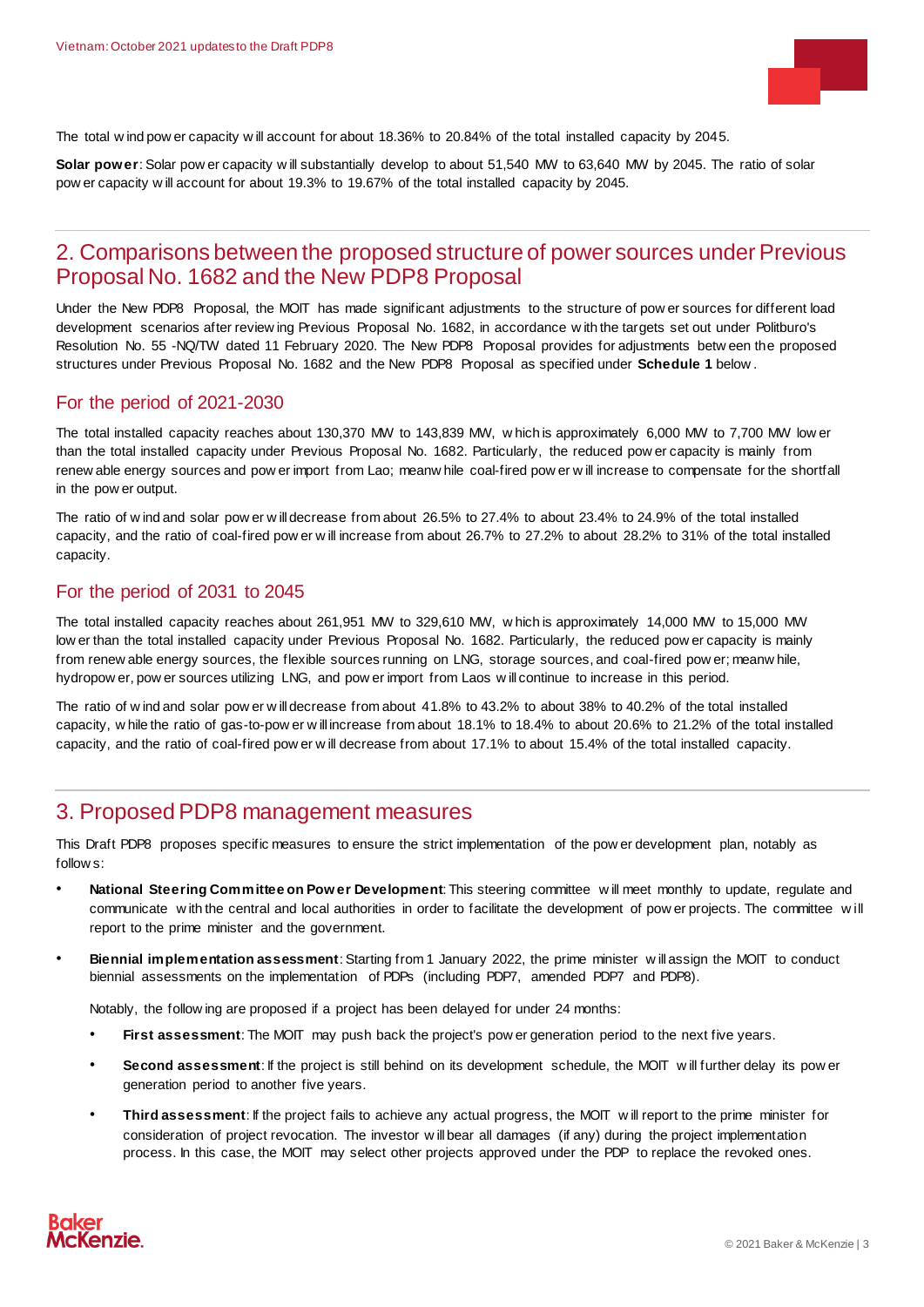

How ever, if a project has been delayed for over 24 months at the time of the first assessment in 2022 and fails to achieve actual progress before the second assessment of 2022, the MOIT may revoke the project and hand it over to other capable investors.

The MOIT w ill also closely monitor the timeline for projects that have not completed the investor selection process or have not been handed over to the selected investors:

- **IPP Projects**: The relevant Provincial People's Committee must facilitate all necessary procedures for investor selection and investment policy decision w ithin 12 months from the date of PDP approval. If such timeline is not met, the MOIT w ill report to the prime minister to consider replacing the delayed project w ith another PDPapproved project.
- **PPP Projects**: The maximum timeline for investor selection is 18 months from the date of PDP approval. If such timeline is not met, the MOIT will report to the prime minister to consider replacing the delayed project with another PDP-approved project.

**Annual adjustments**: The Draft PDP8 also proposes that the prime minister allow the MOIT's annual adjustment on the generation period and capacity of pow er source projects according to actual implementation status and actual demand.

Under the Draft PDP8, the capacity for various new pow er sources by 2030 saw a slight decrease compared to the previous draft published in March 2021. According to the MOIT, this occurred due to the change of the Loss of Load Expectation (LOLE) of the national pow er system in 2030 to 24 hours/year (previously 12 hours/year). The MOIT also noted that the development scheme w ith the above LOLE w ould occasion the follow ing:

- Decrease general investment cost w hile maintaining stable pow er supply.
- Satisfy the commitments under the national and international commitments on  $CO<sub>2</sub>$  emission reduction (around 9% by 2030) under Vietnam's Nationally Determined Contributions.

### <span id="page-3-0"></span>4. Key legal mechanisms proposed for implementing PDP8

In the New PDP8 Proposal, the MOIT proposes the follow ing key mechanisms in order to implement the PDP8:

- Improve the financial instruments (tax and fee) for emission in pow er generation to facilitate clean pow er generation (natural gas, LNG, hydrogen, etc.) to compete w ith coal-fired pow er
- Develop a flexible tariff mechanism for small-scale renew able energy projects, supplying electricity to the low and mediumvoltage grids
- Develop competitive auction/bidding mechanism for selection of investors for pow er projects
- Improve a mechanism for socialization of transmission grid investment, including legal framew ork allow ing entities to invest in transmission infrastructure, and reasonable fee and pricing mechanism for shared energy infrastructure
- Develop mechanisms on finance and capital mobilization, including direct pow er purchase agreement (DPPA) mechanism applicable to renew able energy investors, renew able portfolio standard mechanism, and renew able energy certificates (RECs) sale and purchase mechanism
- Develop investment incentive mechanisms for flexible pow er sources, including internal combustion engine (ICE), simple cycle gas turbine (SCGT), pumped-storage hydropow er, and battery energy storage systems (BESS)
- Amend the Electricity Law to meet the requirements of pow er development in the new period, including creating favorable conditions for attracting investment capital in the entire society and ensuring the operation of the pow er system w ith highly integrated renew able energy sources
- Develop and pass a comprehensive law on renew able energy in order to create a stable and sustainable legal framew ork for the investment and operation of renew able energy and for developing the supply chain

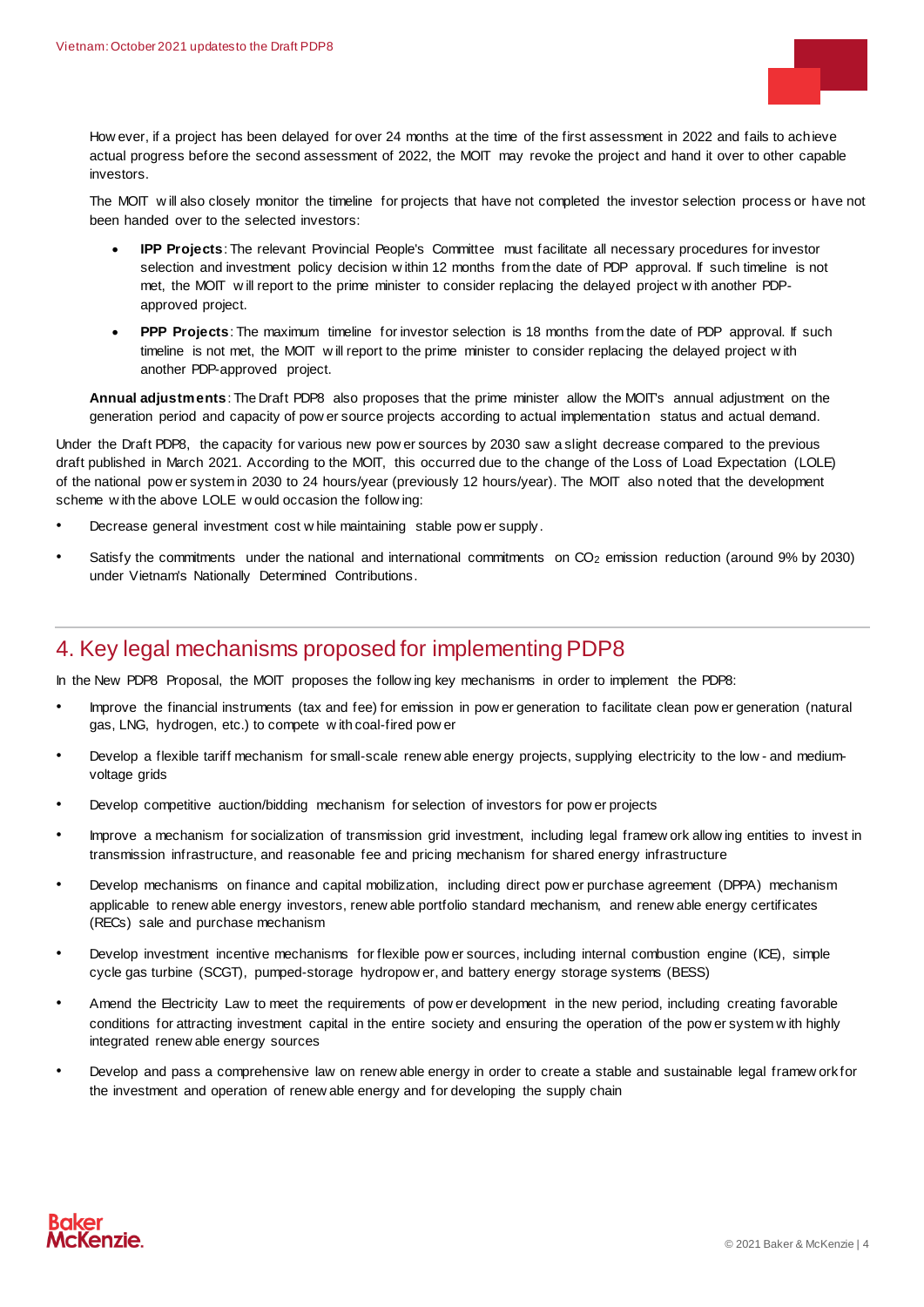

### <span id="page-4-0"></span>5. Responsibilities of key governmental agencies in relation to implementing PDP8

The Draft PDP8 sets out the key objectives and responsibilities of governmental authorities for the implementation of the Official PDP8. The notable provisions are set out below .

#### Ministry of Industry and Trade (MOIT)

The MOIT will be responsible for the follow ing w ork items:

- Formulating the implementation plan as w ell as supervising the implementation of the Official PDP8; promptly review ing for necessary amendments and supplements and reporting to the prime minister on matters exceeding its authority
- Conducting assessments on the implementation of PDPs (including PDP7, amended PDP7 and PDP8) in accordance w ith the PDP management measures
- Cooperating w ith ministerial and local authorities to draft and complete relevant mechanisms and policies for investment incentives for renew able pow er projects
- Deciding on amendments to pow er source projects approved under the relevant pow er master plan and Official PDP8 Implementation Plan; in particular, the MOIT may decide on the follow ing:
	- Adjustments to capacity scale of pow er source projects (except for projects of national importance) w ithin 15% of the total capacity approved
	- Adjustments to project implementation schedules (w ithin five years)
	- Adjustments to technical specifications and solutions
- Studying and applying improvements to the pow er tariff mechanism in each phase of development in harmony w ith the competitive pow er market; supplementing regulation on pow er distribution tariff in accordance w ith the orientation for development of the competitive pow er retail market
- Deciding on adjustment of implementation schedules for projects included in the approved master plans (depending on annual master plan implementation status)
- Bi-annually, proposing to the prime minister the inclusion of new projects into the Official PDP8 and the removal of unnecessary projects from the Official PDP8

#### Ministry of Planning and Investment (MPI)

The MPI w ill be responsible for the follow ing w ork items:

- Formulating mechanisms in relation to public and transparent tendering for the selection of investors in pow er projects; providing guidelines for the implementation of local authorities
- Formulating mechanisms and policies to attract foreign investments, official development assistance (ODA) and private capital for the development of a synchronized, balanced and sustainable pow er industry

#### Ministry of Finance (MOF)

The MOF w ill be responsible for the follow ing w ork items:

- Formulating mechanisms for financial and capital mobilization for the development of the pow er industry in accordance w ith the Official PDP8
- Cooperating w ith the MOIT to formulate policies in relation to pow er tariff under market mechanisms
- Cooperating w ith the MOIT to study, formulate and issue (or propose) policies on finance, pow er tariff and implementation incentives
- Review ing legislations and regulations on tax, finance and accounting for the necessary amendments and supplements to ensure the implementation of relevant financial mechanisms and incentives

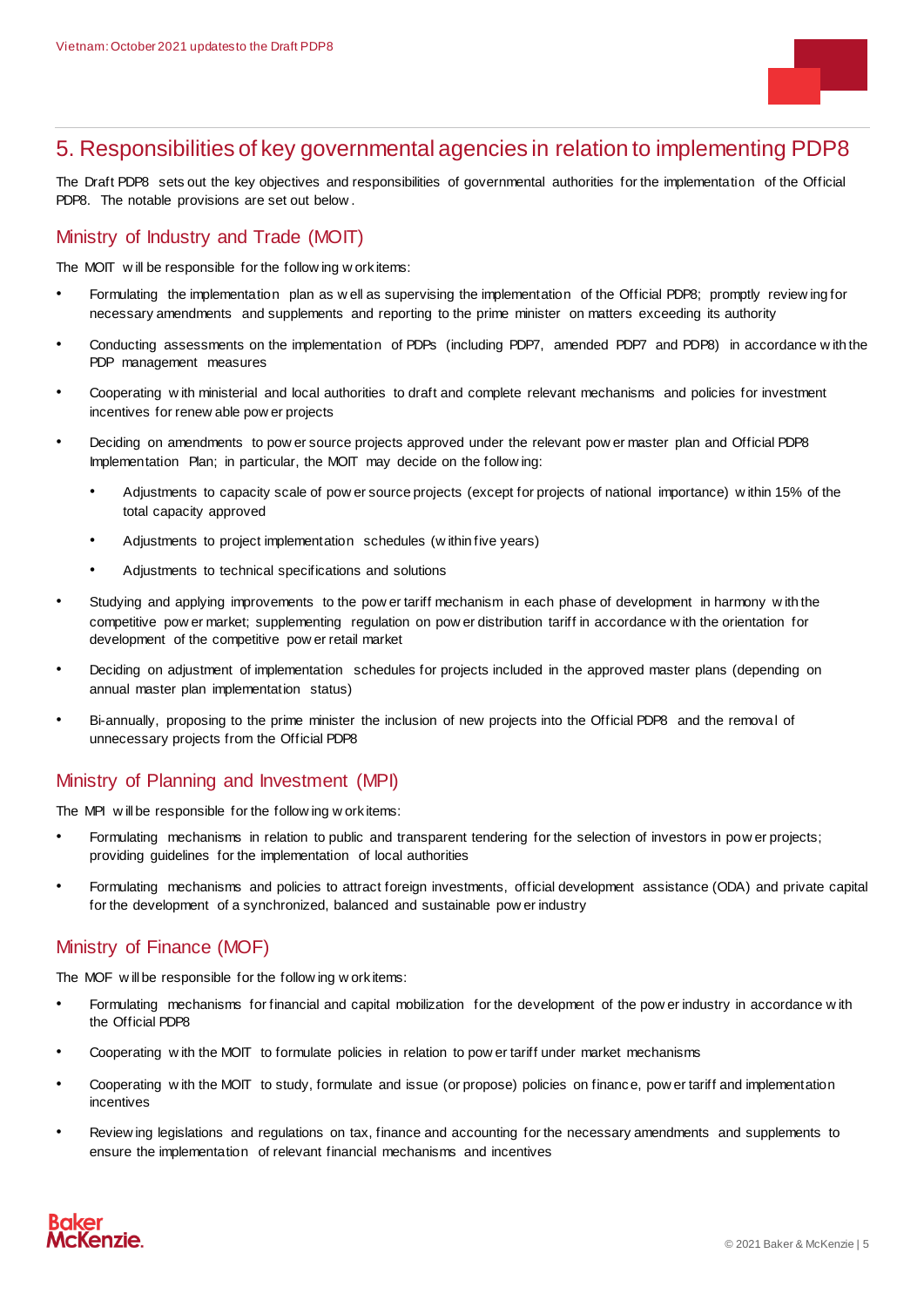

### State Bank of Vietnam (SBV)

The SBV w ill be responsible for the follow ing w ork item:

• Instructing credit institutions to initiate synchronized solutions that facilitate access to sources of bank credits for clients and companies investing in projects included in the Official PDP8

#### People's Committees of provinces and cities under the Central Committee (PPC)

The PPC w ill be responsible for the follow ing w ork items:

- Working w ith investors on conducting land clearance, and implementing compensation and relocation for construction of pow er source and pow er grid projects in provinces and cities
- Allocating and prioritizing the allocation of land to approved pow er projects in provinces and cities
- Formulating strategies to attract project investment and development of approved pow er projects in provinces and cities
- Determining the list of pow er source projects in accordance w ith the total capacity approved under the relevant master plans for the formulation of the Official PDP8 Implementation Plan
- Carrying out the investment selection process for pow er projects under the approved Official PDP8 Implementation Plan in accordance w ith regulations of the Law on Investment, the Law on Tendering and other relevant regulations

### <span id="page-5-0"></span>6. List of important national power projects and power projects with priority of investment consideration in the power sector according to power development scenarios

<span id="page-5-1"></span>The Draft PDP8 provides a list of important national pow er projects and pow er projects w ith priority of investment consideration in the pow er sector according to pow er development scenarios, as specified under **Schedule 2** below .

### Schedule 1 Comparisons between installed capacity under Previous Proposal No. 1682 and the New PDP8 Proposal

1. In the base-load scenario

|                                                                                                         | 2030                                                                             |                                              | 2045                                                                                    |                                              | Difference of installed<br>capacity after review |           |
|---------------------------------------------------------------------------------------------------------|----------------------------------------------------------------------------------|----------------------------------------------|-----------------------------------------------------------------------------------------|----------------------------------------------|--------------------------------------------------|-----------|
| Item / year                                                                                             | <b>Installed</b><br>capacity<br>under<br><b>Previous</b><br>Proposal No.<br>1682 | <b>Installed</b><br>capacity after<br>review | <b>Installed</b><br>capacity<br>under<br><b>Previous</b><br><b>Proposal</b><br>No. 1682 | <b>Installed</b><br>capacity<br>after review | 2030                                             | 2045      |
| <b>Total installed capacity</b><br>(MW)                                                                 | 138,058                                                                          | 130,371                                      | 276,997                                                                                 | 261,951                                      | $-7,688$                                         | $-15,046$ |
| Coal-fired thermal power                                                                                | 37,573                                                                           | 40.649                                       | 50,168                                                                                  | 50.699                                       | 3,076                                            | 531       |
| Combined cycle gas<br>turbine $+$ domestic gas-<br>fired thermal pow er +<br>domestic gas-fired thermal | 14,783                                                                           | 14,783                                       | 12,754                                                                                  | 14,783                                       | $\mathbf 0$                                      | 2,029     |

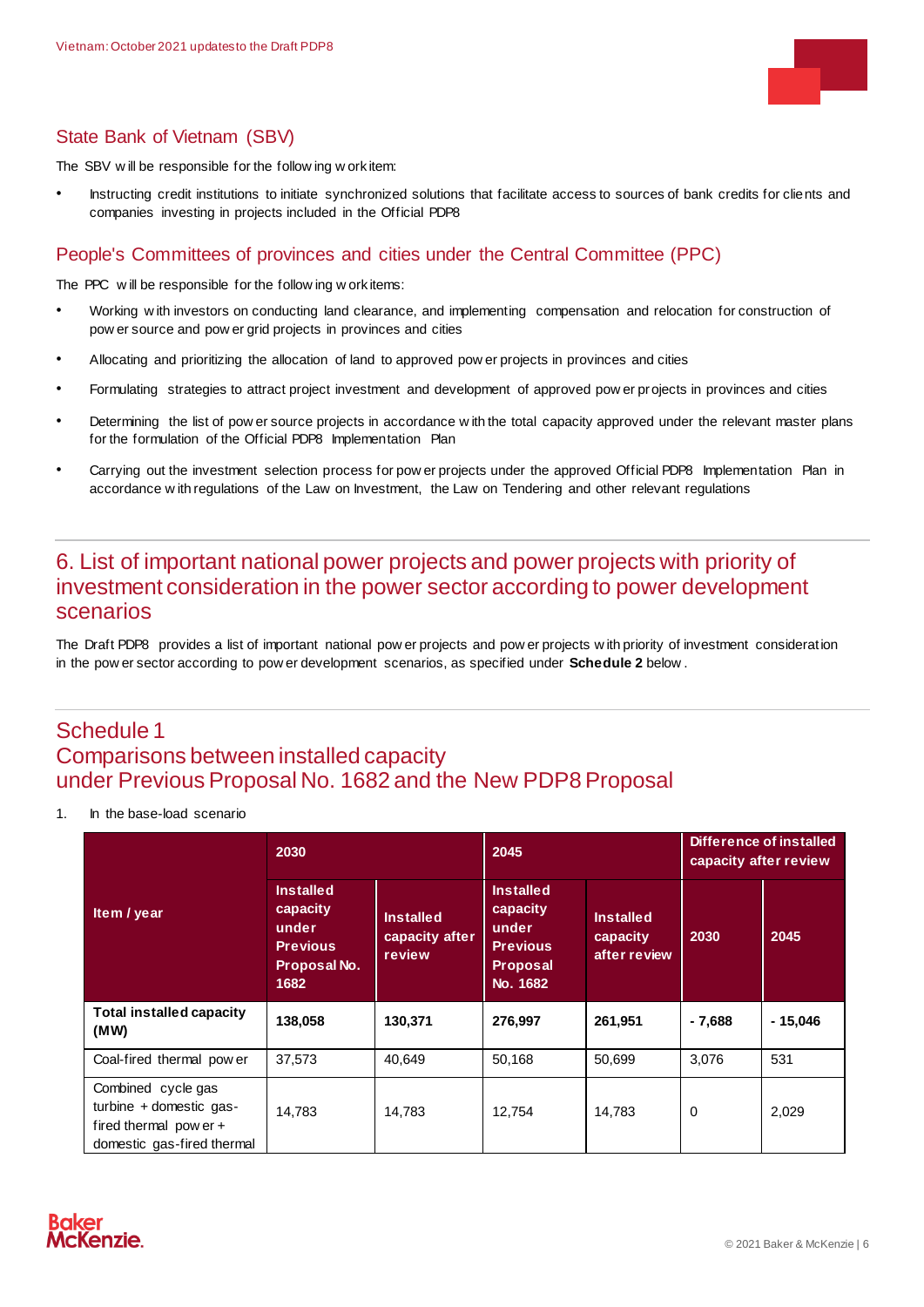

|                                                           | 2030                                                                             |                                              | 2045                                                                             |                                              | <b>Difference of installed</b><br>capacity after review |             |
|-----------------------------------------------------------|----------------------------------------------------------------------------------|----------------------------------------------|----------------------------------------------------------------------------------|----------------------------------------------|---------------------------------------------------------|-------------|
| Item / year                                               | <b>Installed</b><br>capacity<br>under<br><b>Previous</b><br>Proposal No.<br>1682 | <b>Installed</b><br>capacity after<br>review | <b>Installed</b><br>capacity<br>under<br><b>Previous</b><br>Proposal<br>No. 1682 | <b>Installed</b><br>capacity<br>after review | 2030                                                    | 2045        |
| pow er sw itching to use<br><b>LNG</b>                    |                                                                                  |                                              |                                                                                  |                                              |                                                         |             |
| Gas turbine utilizing new<br><b>LNG</b>                   | 12,550                                                                           | 12,550                                       | 38,150                                                                           | 39,050                                       | $\Omega$                                                | 900         |
| Flexible source running on<br>$LNG$ (ICE + SCGT)          | 1,400                                                                            | $\mathbf 0$                                  | 15,600                                                                           | 8,100                                        | $-1,400$                                                | $-7,500$    |
| Thermal pow er + Oil and<br>Gas Turbine                   | 138                                                                              | 138                                          | $\mathbf 0$                                                                      | $\mathbf 0$                                  | $\Omega$                                                | $\mathbf 0$ |
| Hydropow er (including<br>small-scale hydropower)         | 24,872                                                                           | 25,484                                       | 25,772                                                                           | 29,077                                       | 612                                                     | 3,305       |
| Wind pow er                                               | 16,010                                                                           | 11,820                                       | 39,610                                                                           | 27,110                                       | $-4,190$                                                | $-12,500$   |
| Offshore wind pow er                                      | 2,000                                                                            | $\Omega$                                     | 21,000                                                                           | 21,000                                       | $-2,000$                                                | $\mathbf 0$ |
| Solar pow er (including<br>rooftop solar pow er)          | 18,640                                                                           | 18,640                                       | 55,090                                                                           | 51,540                                       | $\Omega$                                                | $-3,550$    |
| Biomass pow er and other<br>renew ables                   | 3,150                                                                            | 1.170                                        | 5,310                                                                            | 5,250                                        | $-1,980$                                                | $-60$       |
| Pumped-storage<br>hydropow er + battery<br>energy storage | 1,200                                                                            | 1,200                                        | 7,800                                                                            | 6,600                                        | $\mathbf 0$                                             | $-1,200$    |
| Import                                                    | 5,743                                                                            | 3,937                                        | 5,743                                                                            | 8,743                                        | $-1,806$                                                | 3,000       |

*Source: New PDP8 Proposal, MOIT, September 2021*

#### 2. In the high-load scenario

*Unit: MW*

|                                                                                   | 2030                                                                             |                                              | 2045                                                                             |                                              | Difference of installed<br>capacity after review |           |
|-----------------------------------------------------------------------------------|----------------------------------------------------------------------------------|----------------------------------------------|----------------------------------------------------------------------------------|----------------------------------------------|--------------------------------------------------|-----------|
| Item / year                                                                       | <b>Installed</b><br>capacity<br>under<br><b>Previous</b><br>Proposal No.<br>1682 | <b>Installed</b><br>capacity after<br>review | <b>Installed</b><br>capacity<br>under<br><b>Previous</b><br>Proposal No.<br>1682 | <b>Installed</b><br>capacity<br>after review | 2030                                             | 2045      |
| <b>Total installed capacity</b><br>(MW)                                           | 149,817                                                                          | 143,839                                      | 343,811                                                                          | 329,610                                      | $-5,979$                                         | $-14,201$ |
| Coal-fired thermal power                                                          | 40.033                                                                           | 40.649                                       | 58,723                                                                           | 50,699                                       | 616                                              | $-8,024$  |
| Combined cycle gas turbine<br>+ domestic gas-fired<br>thermal pow $er +$ domestic | 14,783                                                                           | 14,783                                       | 12,754                                                                           | 14,783                                       | - 1                                              | 2,029     |

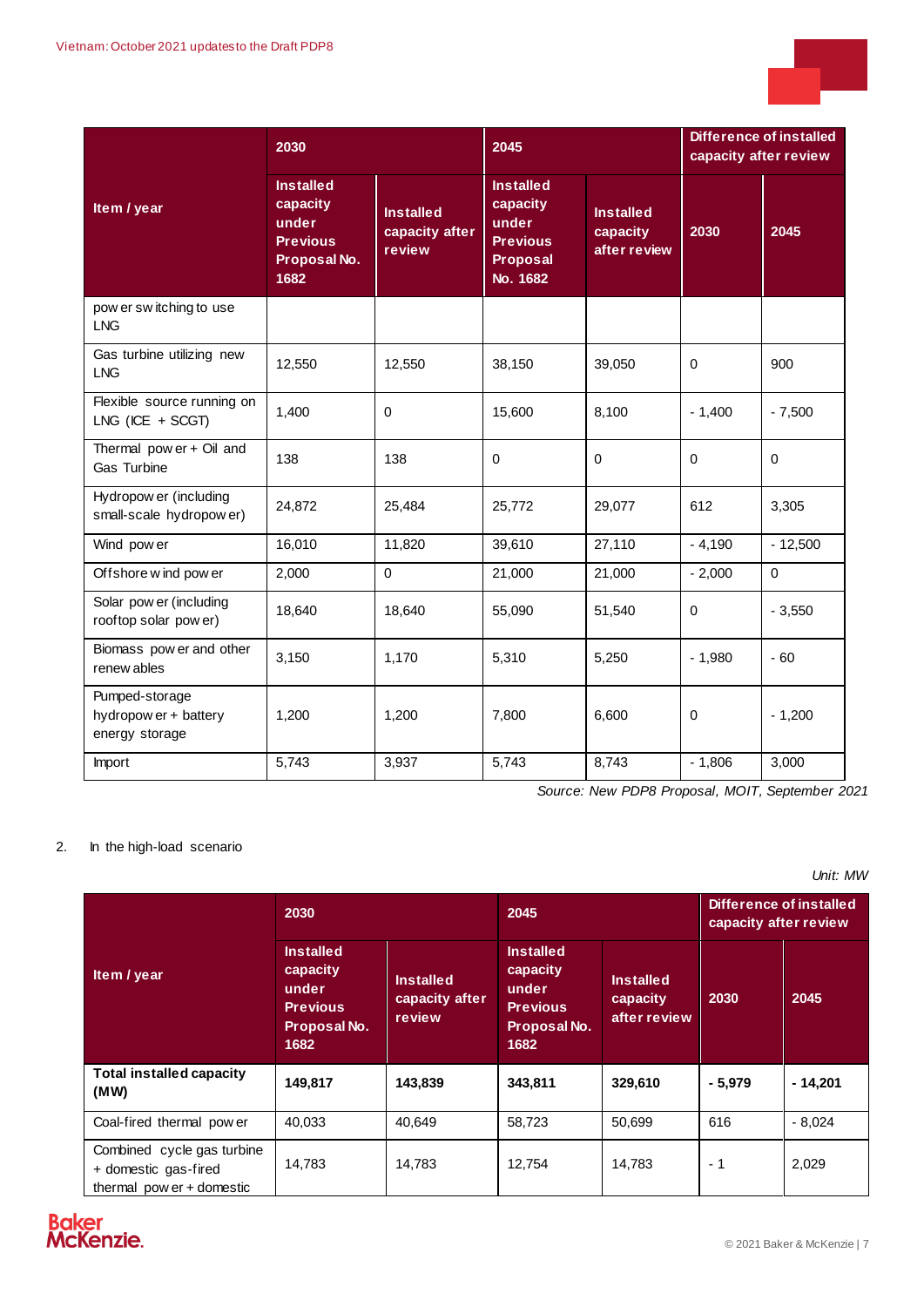

|                                                   | 2030                                                                             |                                              | 2045                                                                             |                                              | Difference of installed<br>capacity after review |             |
|---------------------------------------------------|----------------------------------------------------------------------------------|----------------------------------------------|----------------------------------------------------------------------------------|----------------------------------------------|--------------------------------------------------|-------------|
| Item / year                                       | <b>Installed</b><br>capacity<br>under<br><b>Previous</b><br>Proposal No.<br>1682 | <b>Installed</b><br>capacity after<br>review | <b>Installed</b><br>capacity<br>under<br><b>Previous</b><br>Proposal No.<br>1682 | <b>Installed</b><br>capacity<br>after review | 2030                                             | 2045        |
| gas-fired thermal pow er<br>switching to use LNG  |                                                                                  |                                              |                                                                                  |                                              |                                                  |             |
| Gas turbine utilizing new<br><b>LNG</b>           | 17,100                                                                           | 17,150                                       | 49,600                                                                           | 55,000                                       | 50                                               | 5,400       |
| Flexible source running on<br>$LNG$ (ICE + SCGT)  | 1,600                                                                            | 450                                          | 23,600                                                                           | 19,000                                       | $-1,150$                                         | $-4,600$    |
| Thermal pow er + Oil and<br>Gas Turbine           | 138                                                                              | 138                                          | <b>N/A</b>                                                                       | N/A                                          | $\mathbf 0$                                      | $\mathbf 0$ |
| Hydropow er (including<br>small-scale hydropower) | 24,872                                                                           | 25,498                                       | 25,772                                                                           | 30,077                                       | 626                                              | 4,305       |
| Wind pow er                                       | 16,080                                                                           | 11,820                                       | 40,680                                                                           | 32,720                                       | $-4,260$                                         | $-7,960$    |
| Offshore w ind pow er                             | 3,000                                                                            | 2,000                                        | 36,000                                                                           | 36,000                                       | $-1,000$                                         | $\mathbf 0$ |
| Solar pow er (including<br>rooftop solar pow er)  | 22,040                                                                           | 22,040                                       | 71,890                                                                           | 63,640                                       | $\Omega$                                         | $-8,250$    |
| Biomass pow er and other<br>renew ables           | 3,230                                                                            | 1,170                                        | 5,250                                                                            | 5,250                                        | $-2,060$                                         | $\mathbf 0$ |
| Pumped-storage<br>hydropow er + energy<br>storage | 1,200                                                                            | 2,400                                        | 13,800                                                                           | 11,400                                       | 1,200                                            | $-2,400$    |
| Import                                            | 5,742                                                                            | 5,742                                        | 5,742                                                                            | 11,042                                       | $\mathbf 0$                                      | 5,300       |

*Source: New PDP8 Proposal, MOIT, September 2021*

## <span id="page-7-0"></span>Schedule 2 List of important national power projects, power projects with priority of investment consideration in the power sector according to power development scenarios

1. List of gas-to-pow er projects

| No. | Name of the project             | <b>Total capacity</b><br>(WW) | <b>Assigned investor/Note</b>            | <b>Fuel</b>            |
|-----|---------------------------------|-------------------------------|------------------------------------------|------------------------|
| 4.7 | In the period from 2021 to 2025 |                               |                                          |                        |
| 1.  | CCGT Nhon Trach 3&4             | 1,500                         | PV Pow er                                | <b>LNG</b>             |
| 2.  | CCGT Hiep Phuoc                 | 1,200                         |                                          | <b>LNG</b>             |
| 3.  | CCGT Bac Lieu #1                | 800                           | Delta Offshore Energy PTE.<br><b>LTD</b> | <b>LNG</b>             |
| 4.  | CCGT O Mon III (Block B gas)    | 1,050                         |                                          | Domestic exploited gas |

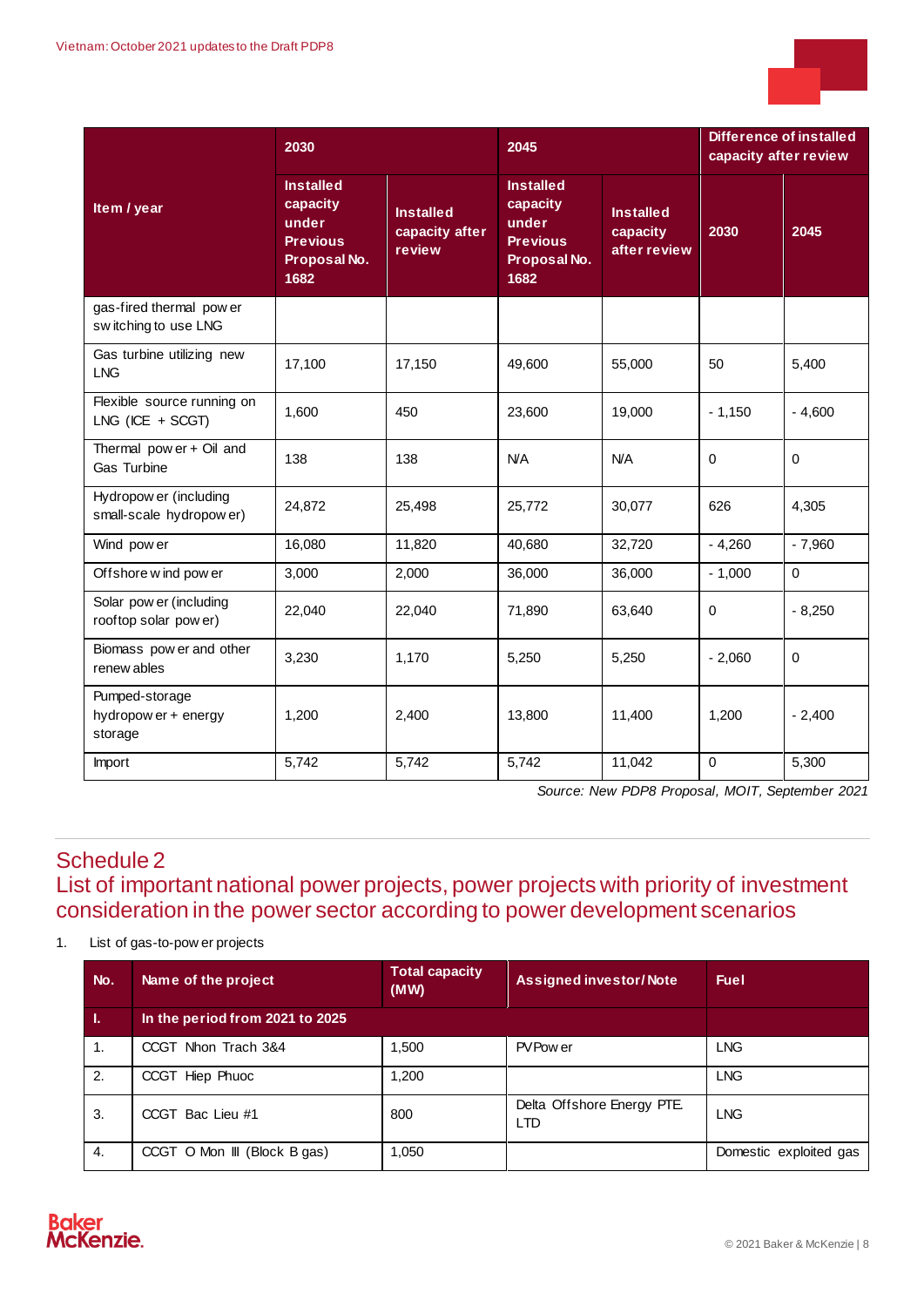

| No.              | Name of the project                               | <b>Total capacity</b><br>(MW) | <b>Assigned investor/Note</b>                                      | <b>Fuel</b>            |
|------------------|---------------------------------------------------|-------------------------------|--------------------------------------------------------------------|------------------------|
| 5.               | CCGT O Mon IV (Block B gas)                       | 1,050                         | <b>EVN</b>                                                         | Domestic exploited gas |
| П.               | In the period from 2026 to 2030                   |                               |                                                                    |                        |
| 1.               | CCGT Quang Ninh I (Cam Pha)                       | 1,500                         |                                                                    | <b>LNG</b>             |
| 2.               | CCGT Hai Phong 1#1,2 (Tien Lang)                  | 1,500                         |                                                                    | <b>LNG</b>             |
| 3.               | CCGT Thai Binh #1                                 | 750                           |                                                                    | <b>LNG</b>             |
| $\overline{4}$ . | CCGT Nghi Son #1,2                                | 1,600                         |                                                                    | <b>LNG</b>             |
| 5.               | CCGT Ca Na                                        | 1,500                         |                                                                    | <b>LNG</b>             |
| 6.               | CCGT Son My I                                     | 2,250                         | EDF, Kyushu, Sojitz, Pacific<br>Corporation Joint Stock<br>Company | <b>LNG</b>             |
| 7.               | CCGT Son My II                                    | 2,250                         | <b>AES Corporation (United</b><br>States)                          | <b>LNG</b>             |
| 8.               | CCGT Bac Lieu #2,3,4                              | 2,400                         | Delta Offshore Energy PTE.<br><b>LTD</b>                           | <b>LNG</b>             |
| 9.               | CCGT Long An I                                    | 1,500                         |                                                                    | <b>LNG</b>             |
| 10.              | CCGT Dung Quat I (CVX (Blue<br>Whale) gas)        | 750                           | <b>EVN</b>                                                         | Domestic exploited gas |
| 11.              | CCGT Dung Quat II (CVX (Blue<br>Whale) gas)       | 750                           | Sembcorp Utilities Pte. Ltd                                        | Domestic exploited gas |
| 12.              | CCGT Dung Quat III (CVX (Blue<br>Whale) gas)      | 750                           | <b>EVN</b>                                                         | Domestic exploited gas |
| 13.              | CCGT Mien Trung I (CVX (Blue<br>Whale) gas)       | 750                           | <b>PVN</b>                                                         | Domestic exploited gas |
| 14.              | CCGT Mien Trung II (CVX (Blue<br>Whale) gas)      | 750                           | <b>PVN</b>                                                         | Domestic exploited gas |
| 15.              | CCGT Quang Tri (Bao Vang (Yellow<br>Leopard) gas) | 340                           | Gazprom International                                              | Domestic exploited gas |
| 16.              | CCGT O Mon II (Block B gas)                       | 1,050                         |                                                                    | Domestic exploited gas |
| III.             | In the period from 2031 to 2035                   |                               |                                                                    |                        |
| 1.               | CCGT Hai Phong I #3,4 (Tien Lang)                 | 1,500                         |                                                                    | <b>LNG</b>             |
| 2.               | CCGT Hai Phong II (Cai Trap)                      | 1,600                         |                                                                    | <b>LNG</b>             |
| 3.               | CCGT Quang Ninh II (Cam Pha)                      | 1,500                         |                                                                    | <b>LNG</b>             |
| 4.               | CCGT Thai Binh #2,3,4                             | 2,250                         |                                                                    | <b>LNG</b>             |
| 5.               | CCGT Nghi Son #3,4                                | 1,600                         |                                                                    | <b>LNG</b>             |
| 6.               | CCGT Thanh Hoa #1,2                               | 1,600                         |                                                                    | <b>LNG</b>             |
| 7.               | CCGT Tan Phuoc #1                                 | 800                           |                                                                    | <b>LNG</b>             |
| 8.               | CCGT Long Son                                     | 1,500                         |                                                                    | <b>LNG</b>             |
| 9.               | CCGT Long An II                                   | 1,500                         |                                                                    | <b>LNG</b>             |

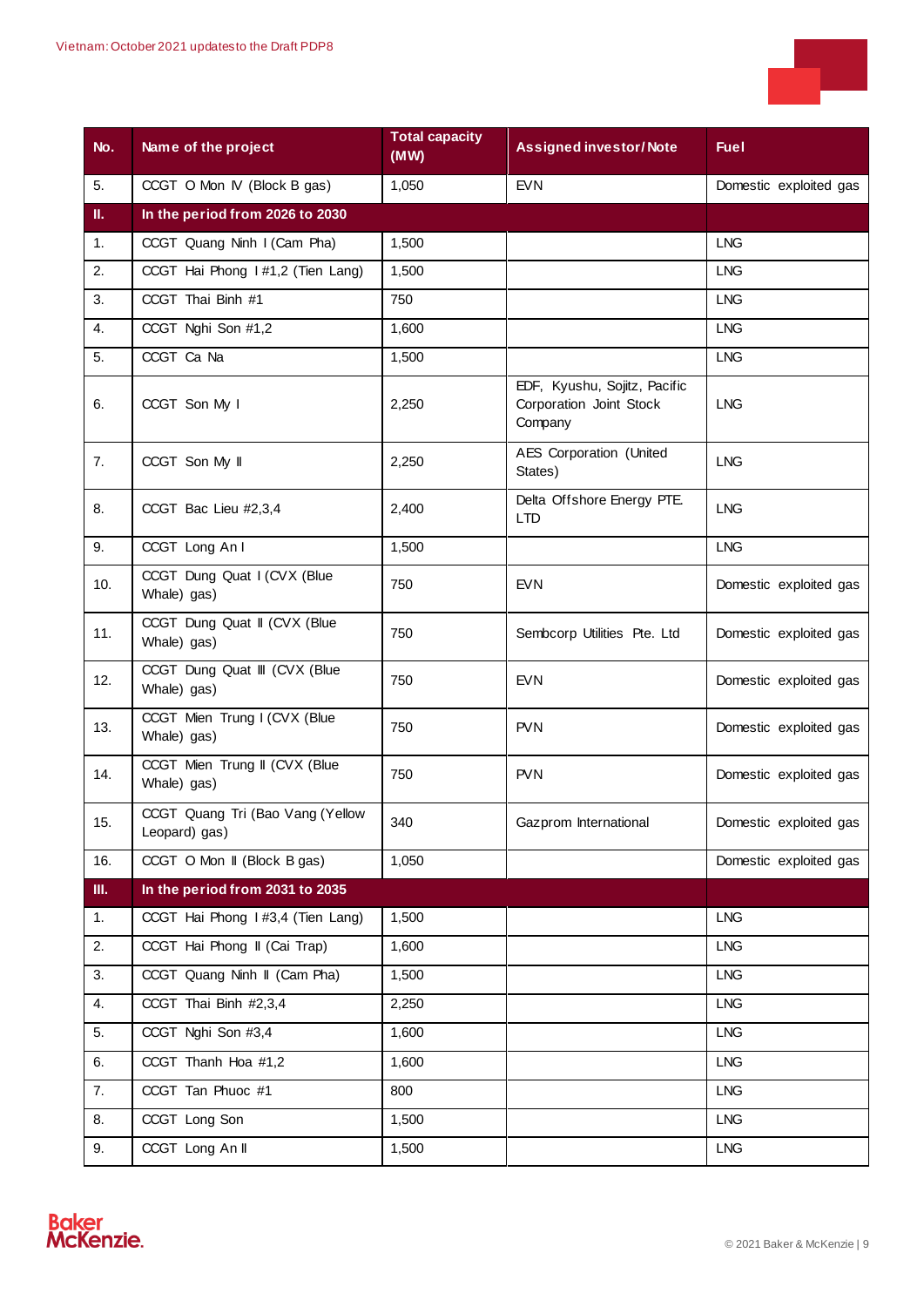

| No.            | Name of the project              | <b>Total capacity</b><br>(MW) | <b>Assigned investor/Note</b>                                                                                      | <b>Fuel</b> |
|----------------|----------------------------------|-------------------------------|--------------------------------------------------------------------------------------------------------------------|-------------|
| IV.            | In the period from 2036 to 2040  |                               |                                                                                                                    |             |
| 1.             | CCGT Hai Phong 1#5,6 (Tien Lang) | 1,500                         |                                                                                                                    | <b>LNG</b>  |
| 2.             | CCGT Thai Binh #5,6              | 1,500                         |                                                                                                                    | <b>LNG</b>  |
| 3.             | CCGT Nghi Son #5,6               | 1,600                         |                                                                                                                    | <b>LNG</b>  |
| $\mathbf{4}$ . | CCGT Thanh Hoa #3,4,5,6          | 3,200                         |                                                                                                                    | <b>LNG</b>  |
| 5.             | CCGT mien Bac                    | 4,500                         |                                                                                                                    | <b>LNG</b>  |
| 6.             | CCGT Hai Lang                    | 1,500                         | Shall be built in case it is<br>impossible to develop more<br>LNG thermal pow er plants in<br>the North after 2035 | <b>LNG</b>  |
| 7.             | CCGT Tan Phuoc I #2              | 750                           |                                                                                                                    | <b>LNG</b>  |
| 8.             | CCGT Phu My 3.1                  | 850                           |                                                                                                                    | <b>LNG</b>  |
| V.             | In the period from 2041 to 2045  |                               |                                                                                                                    |             |
| 1.             | CCGT mien Bac                    | 8,500                         |                                                                                                                    | <b>LNG</b>  |
| 2.             | CCGT Hai Lang                    | 1,500                         |                                                                                                                    | <b>LNG</b>  |
| 3.             | CCGT Chan May                    | 1,500                         | Shall be built in case it is<br>impossible to develop more<br>LNG thermal pow er plants in<br>the North after 2035 | <b>LNG</b>  |

*Source: Draft PDP8, MOIT, September 2021*

2. List of pow er sources from combined cycle gas turbine using backup LNG to be developed by 2030 in the scenario of delay in CCGT using Ca Voi Xanh (Blue Whale) gas, CCGT using Bao Vang gas, CCGT Long An, CCGT Bac Lieu

| No.           | Name of the project          | Total capacity in 2030 (MW) | <b>Note</b> |
|---------------|------------------------------|-----------------------------|-------------|
|               | <b>Total</b>                 | 8,450                       |             |
| Ι.            | <b>Total in the North</b>    | 3,950                       |             |
| 1.            | CCGT Hai Phong II (Cai Trap) | 1,600                       |             |
| 2.            | CCGT Thai Binh               | 750                         |             |
| 3.            | CCGT Thanh Hoa               | 1,600                       |             |
| $\mathbf{II}$ | <b>Total in the South</b>    | 4,500                       |             |
| 1.            | CCGT Tan Phuoc 1             | 1,500                       |             |
| 2.            | CCGT Tan Phuoc 2             | 1,500                       |             |
| 3.            | CCGT Long Son                | 1,500                       |             |

*Source: Draft PDP8, MOIT, September 2021*